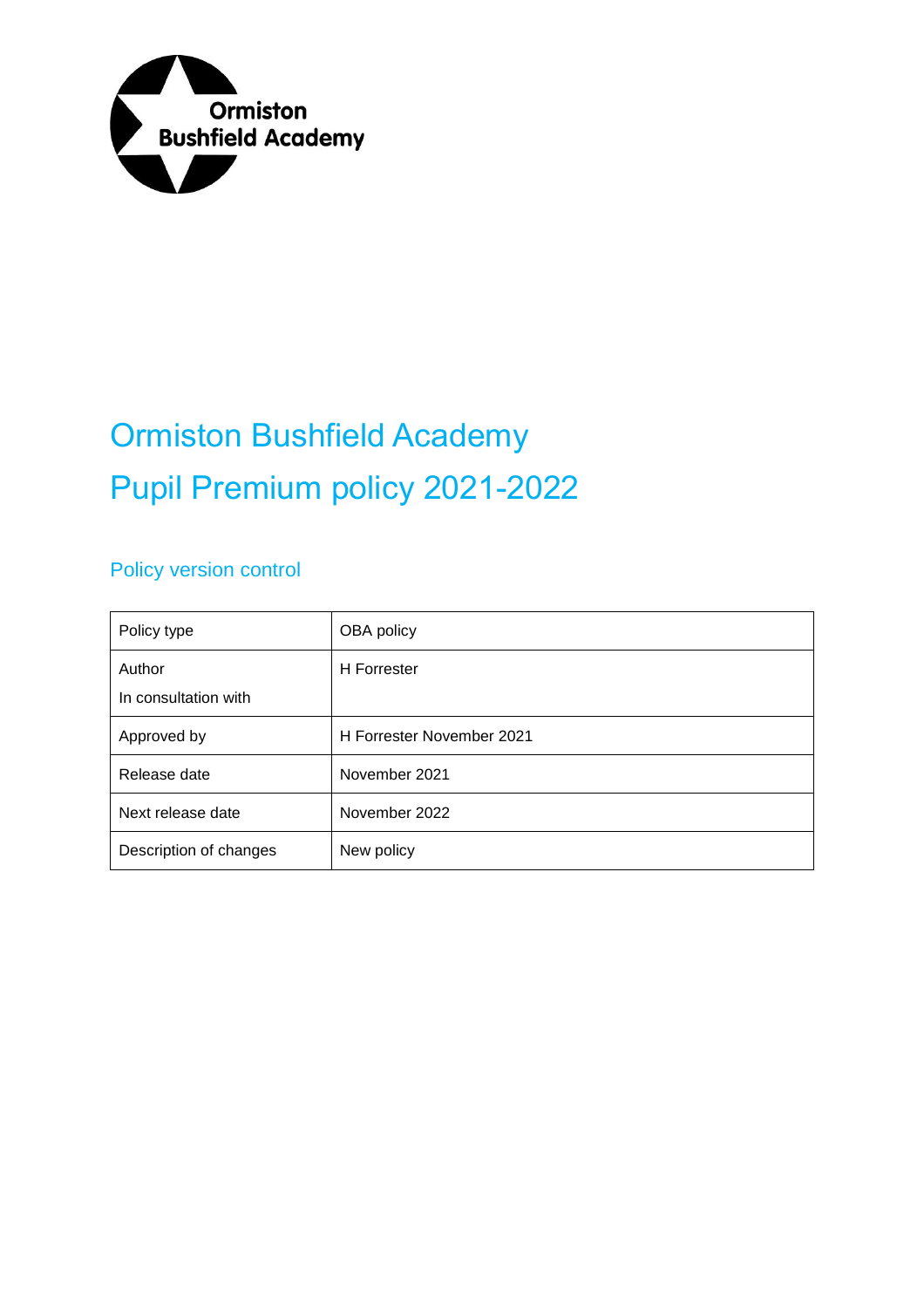

#### 1. Context

Introduced in 2011, the Pupil Premium is a sum of money given to schools each year by the Government to improve the attainment of disadvantaged children.

The Academy receives additional funding in the form of Pupil Premium for children entitled to free school meals in the last 6 years, children in care and children of parents in the armed forces.

Pupils recently adopted from care under the Adoption and Children Act 2002 and children who have left care under a Special Guardianship or Residence Order will also be eligible for additional funding.

The amount of funding available, the Academy's aims in spending the funding, policy and procedures for ensuring these aims are met and reporting measures are all provided as part of the Academy's Pupil Premium Allocation and Review document, available on our website.

Common barriers for disadvantaged children can be less support at home, weak language and communication skills, lack of confidence, more frequent behavioural difficulties, and attendance and punctuality issues. There may also be complex family situations that prevent children from flourishing. The challenges are varied and there is no "one size fits all". We aim to support all children in the appropriate way necessary.

#### 2. The Pupil Premium Grant

The Grant available for pupils at the Academy is as follows:

| <b>Disadvantaged Pupil</b>                         | <b>Grant Available</b> |
|----------------------------------------------------|------------------------|
| Pupils in Year 7 - Year 11 entitled to free school | £955                   |
| meals in the previous 6 years (Ever 6 FSM).        |                        |
| Looked After Children (LAC)                        | £2,345                 |
| Children adopted from care under the Adoption      | £2,345                 |
| and Children Act 2002 and children who have        |                        |
| left care under a Special Guardianship or          |                        |
| Residence Order.                                   |                        |
| Pupils recorded as Ever 4 Service Child or in      | £310                   |
| receipt of a child pension from the Ministry of    |                        |
| Defence (Service Children).                        |                        |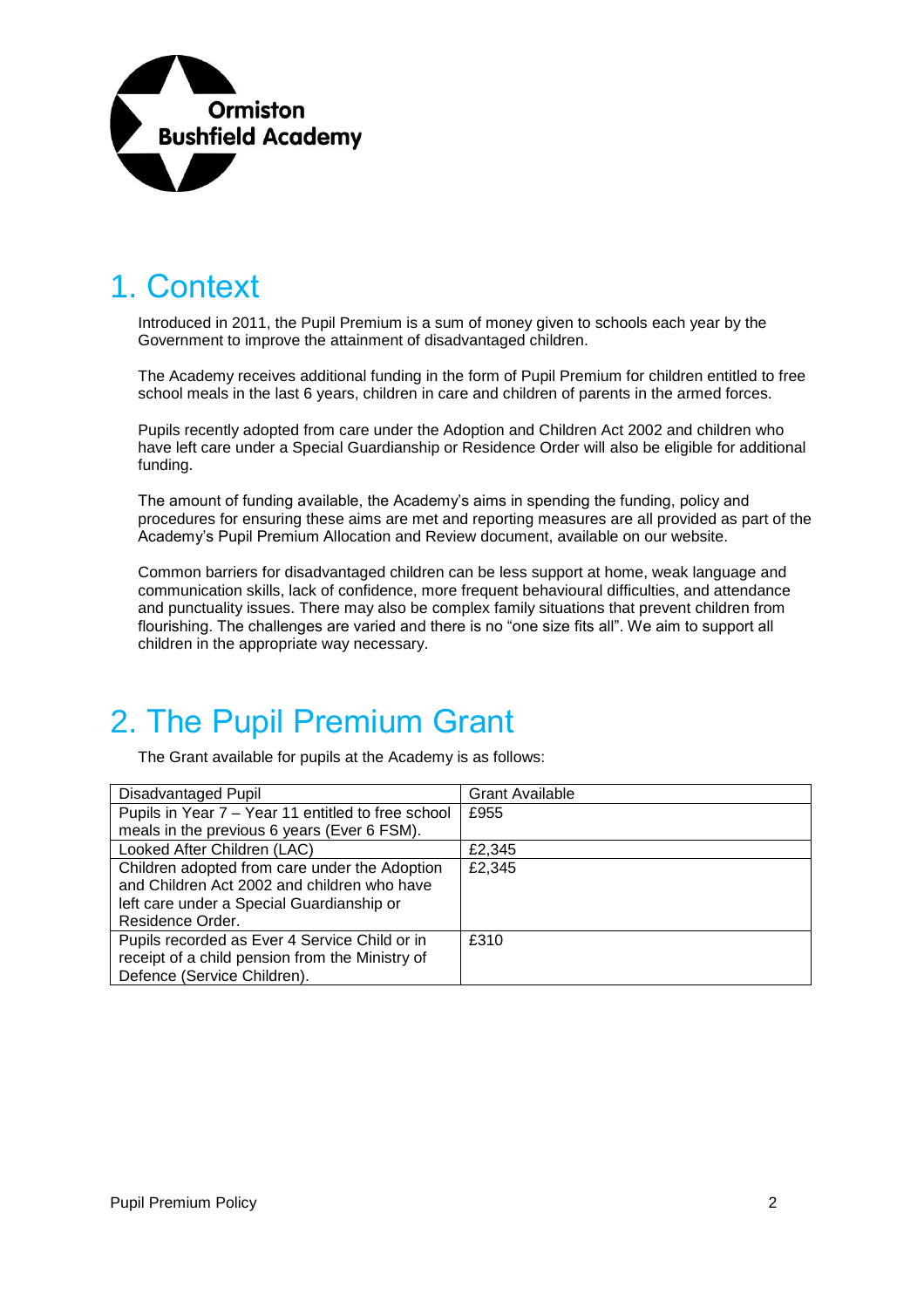

### 3. Our Objectives

- To provide additional educational support to raise achievement (Attainment and Progress) of pupils in receipt of the Pupil Premium
- To Narrow the gap between education achievement of these pupils and their peers (nonpupil premium)
- Address underlying inequalities, as far as possible, between these pupils and others
- Provide as much support and nurture as possible for pupil premium students
- Ensure a 'one size fits all' approach does not exist, and that we tailor support on individual basis when barriers to learning are presented to members of staff at the Academy.

#### 4. Success Criteria

- The Attainment and Progress of disadvantaged students will match, or are rapidly approaching, other pupils Nationally and those of non-disadvantaged students within the Academy:
	- $\circ$  The Progress (P8) and Attainment (A8) of disadvantaged pupils compared with National figures on Progress and Attainment of non-disadvantaged students.
	- o Reducing in-school gaps between disadvantaged pupils' Progress and Attainment compared with non-disadvantaged students' Progress and Attainment
	- $\circ$  From each different starting point, the proportions of pupils making expected progress and the proportions exceeding expected progress in English and in mathematics are similar to, or are rapidly approaching, those for other pupils nationally and in the school.
- Pupils make sustained progress throughout all year groups across many subjects, including English and mathematics
- Reducing the gap between disadvantaged pupils and their peers in relation to reading
- Improving attendance of disadvantaged pupils and reducing the gap to their peers
- All disadvantaged students to receive careers education, in particular detailed guidance for Post-16 study options
- Disadvantaged students to be in education, employment or training Post-16 and Post-18, which is tracked by the Academy.

#### 5. Underpinning Principles

- Provision is based upon assessment and identification of individual needs for each pupil in receipt of Pupil Premium
- Ensure that all pupils in receipt of Pupil Premium benefit from funding, not just those who are underperforming
- Underachievement is targeted at all levels, not just lower attaining pupils
- Provision will draw upon research-based evidence (Education Endowment Foundation) to ensure funding allocation decisions are based on activities that are likely to make the most impact on a child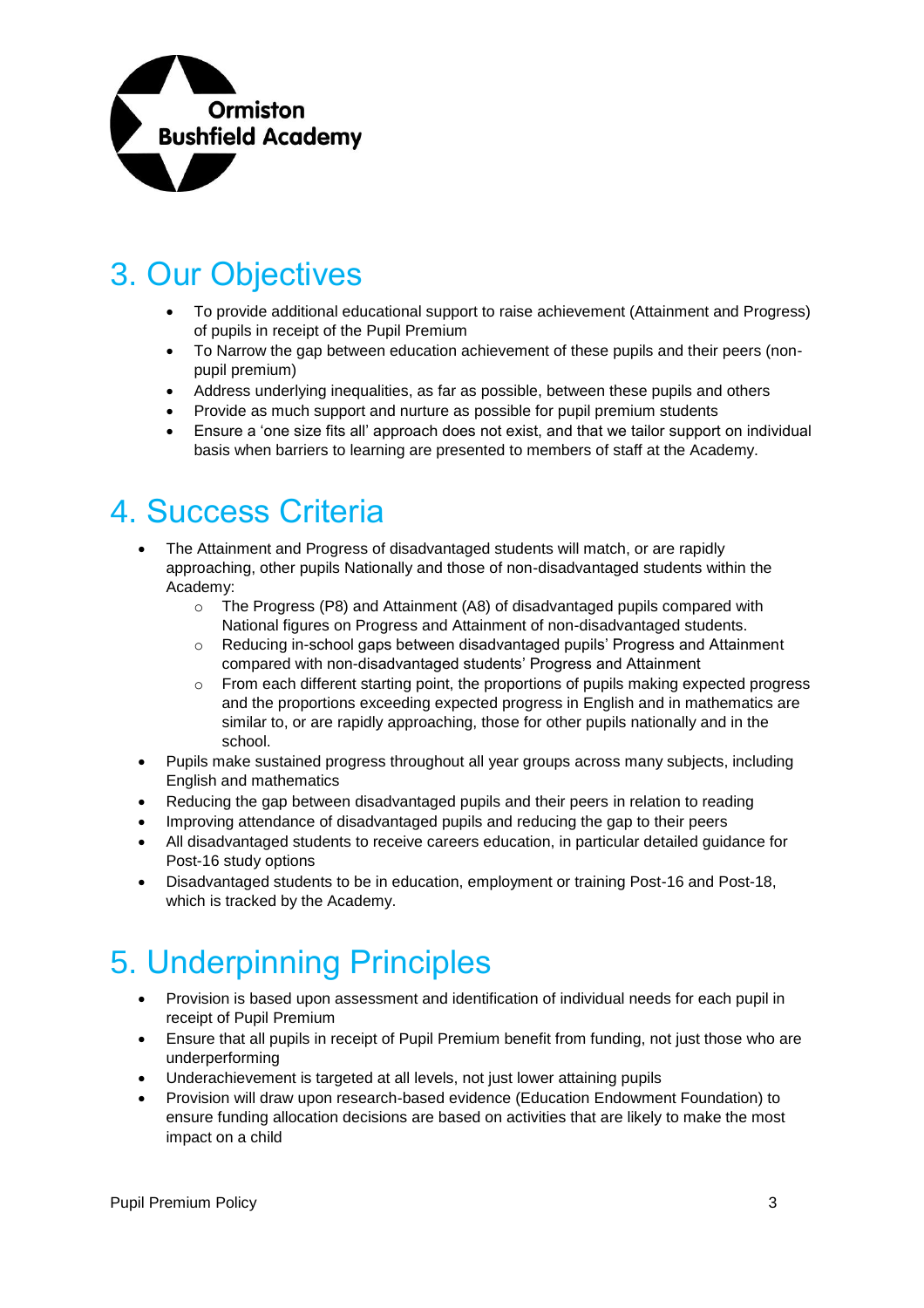

• The Academy aims to support the provision of co-curricular activities for disadvantaged students that otherwise, may be unavailable to them

### 6. Key Strategies

- Assigning a Senior Leader (SLT) to champion the educational needs of disadvantaged students and ensure implementation of this policy
- To ensure all teachers and teaching assistants know which students are eligible for pupil premium so that they can take responsibility for accelerating their progress. The pupil premium register is easily accessible for all staff
- Ensuring all students across the school receive good teaching in the classroom
- Maximizing the time children have to "catch up" through improving attendance and punctuality, providing earlier intervention (in literacy and numeracy), extending learning out of school hours (e.g. homework club or intervention sessions)
- Using achievement data frequently to check whether interventions or techniques are working and making adjustments accordingly, rather than just using the data retrospectively to see if something has worked
- Providing well-targeted support to improve attendance, behaviour or links with families where these are barriers to a pupil's learning
- Working in partnership with parents to ensure the best outcomes for all pupils. Set amounts of funding is not specifically allocated but will be used to benefit the progress of all disadvantaged pupils
- Due to the number of educational trips and co-curricular activities at our school, pupil premium funding will be considered on a case by case basis with priority given to those trips essential to the curriculum
- Leaders in school will work closely with Heads of House and Form Tutors to identify and fund specific barriers to learning on an individual basis

## 7. Reporting

- The Academy will monitor, evaluate and review the success of the impact of Pupil Premium Funding in terms of improving educational outcomes
- The Principal will report annually to the governing body on how effective Pupil Premium spending has been and what impact has been made
- Information regarding Pupil Premium spending will be published on the school's website. To comply with DfE requirements this must include:
	- $\circ$  The level of pupil premium funding received in the current academic year and levels of funding received in previous academic years.
	- $\circ$  How the Academy has spent the pupil premium and why it has decided to spend it in the way it has.
	- o Any difference made to the learning and progress of disadvantaged pupils as shown by performance data (due to Covid-19 and impact on exams, performance data is unavailable for the current review)